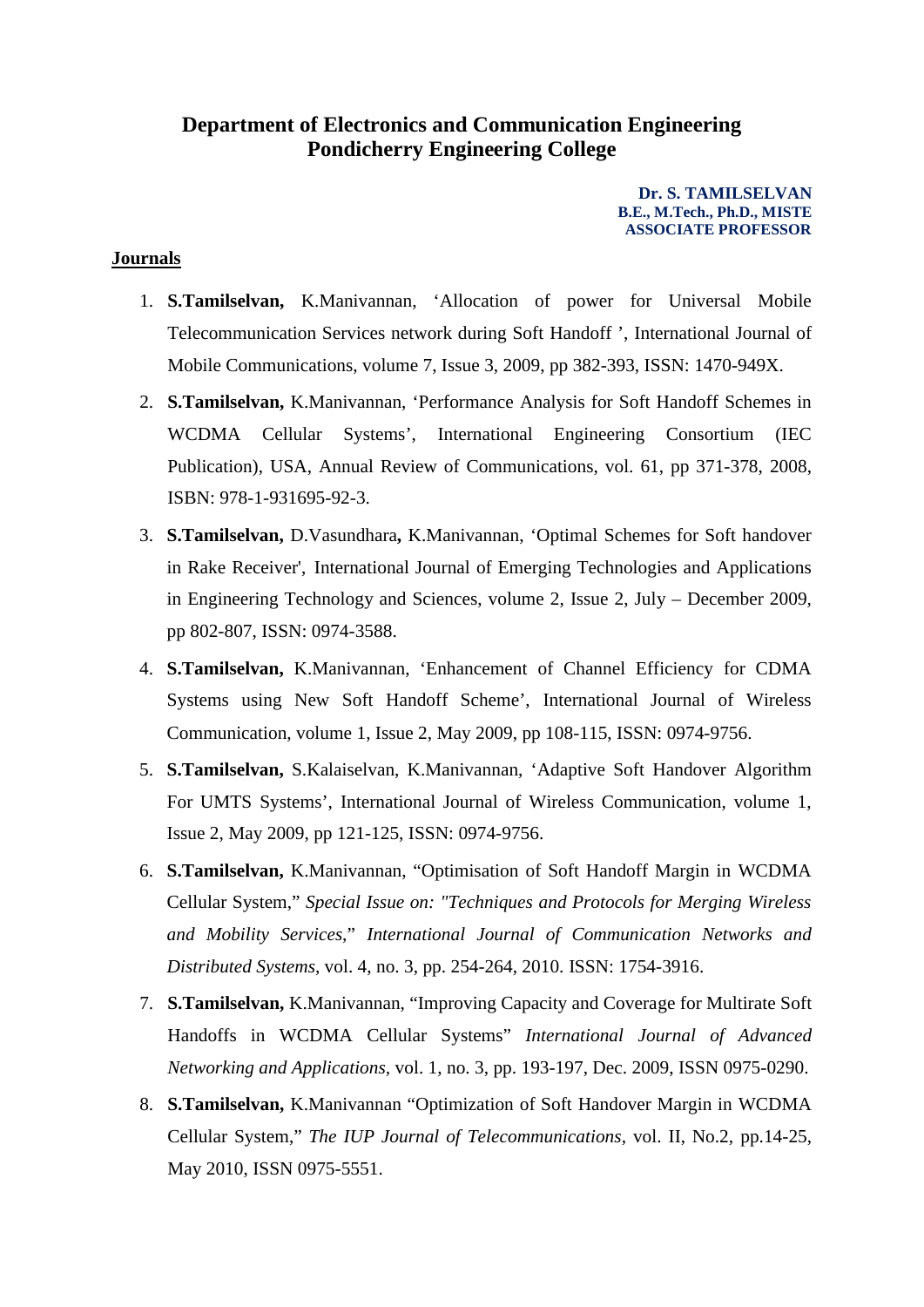- 9. **S.Tamilselvan,** S.Vasanthakumar and G.Annalakshmi, "A Class of Non-Linear Signal Processing Scheme for PMEPR Reduction in MC-CDMA Systems," *International Journal of Wireless Communication*, vol. 1, no. 3, pp. 121-125, May 2010, ISSN: 0974-9756.
- 10. **S.Tamilselvan,** C.Tamizhselvan, " IEEE 802.21 Media Independent Handover Mechanism for Heterogeneous Networks" *International Journal of Wireless Communication*, Vol.4, No.4, pp. 195-199, March 2012, ISSN: 0974-9756.
- 11. **S.Tamilselvan,** "A Class of Non-Linear Signal Processing Scheme for PMEPR Reduction in MC-CDMA Systems" International Journal of Computer Applications in Engineering Technology and Sciences, Vol. 4, Issue 2, April 2012, ISSN: 0974-3596.
- 12. **S.Tamilselvan,** "A Non-Linear Scheme for PMEPR Reduction in MC-CDMA System" International Journal of Computer Science & Engineering Technology, Vol. 3, Issue 3, March 2012, ISSN: 2229-3345.
- 13. **S.Tamilselvan,** R.Madhivanan and K.M.Rajasekaran, "Optimization of Call Admission Control in Wireless Networks" *International Journal of Wireless Communication*, Vol. 4, Issue 7, May 2012, ISSN: 0974-9756.
- 14. **S.Tamilselvan** and K.M.Rajasekaran, "Optimal Bandwidth Allocation for ERTPS in Mobile WiMAX Networks" *International Journal of Wireless Communication*, Vol. 4, Issue 7, June 2012, ISSN: 0974-9756.
- 15. **S.Tamilselvan** and D.Prabakar, " LTE Approach for Real Time Applications in Telemedicine using FMC" *International Journal of Engineering Research & Technology*, Vol. 2, Issue 10, October 2013, ISSN: 2278-0181.
- 16. **S.Tamilselvan,** R.Gajalakshmi and D.Prabakar, "Cooperative Relay Based Resource Allocation for OFDMA Network" *International Journal of Engineering and Advanced Technology*, Volume-3, Issue-2, December 2013, ISSN: 2249-8958.
- 17. **S.Tamilselvan,** S.Savitha and D.Prabakar, "An Efficient Spectrum Sharing and Interference Reduction for Cellular Network" *International Journal of Engineering and Advanced Technology*, Volume-3, Issue-2, December 2013, ISSN: 2249-8958.
- 18. **S.Tamilselvan** and G.Annalakshmi, "Hybrid Filter Bank with Digital Synthesis Filter", *International Journal of Electronics and Communication,* Volume-2, Issue-7, July 2014, [ISSN 2321-5984.](http://www.ipasj.org/IIJEC/IIJEC.htm)